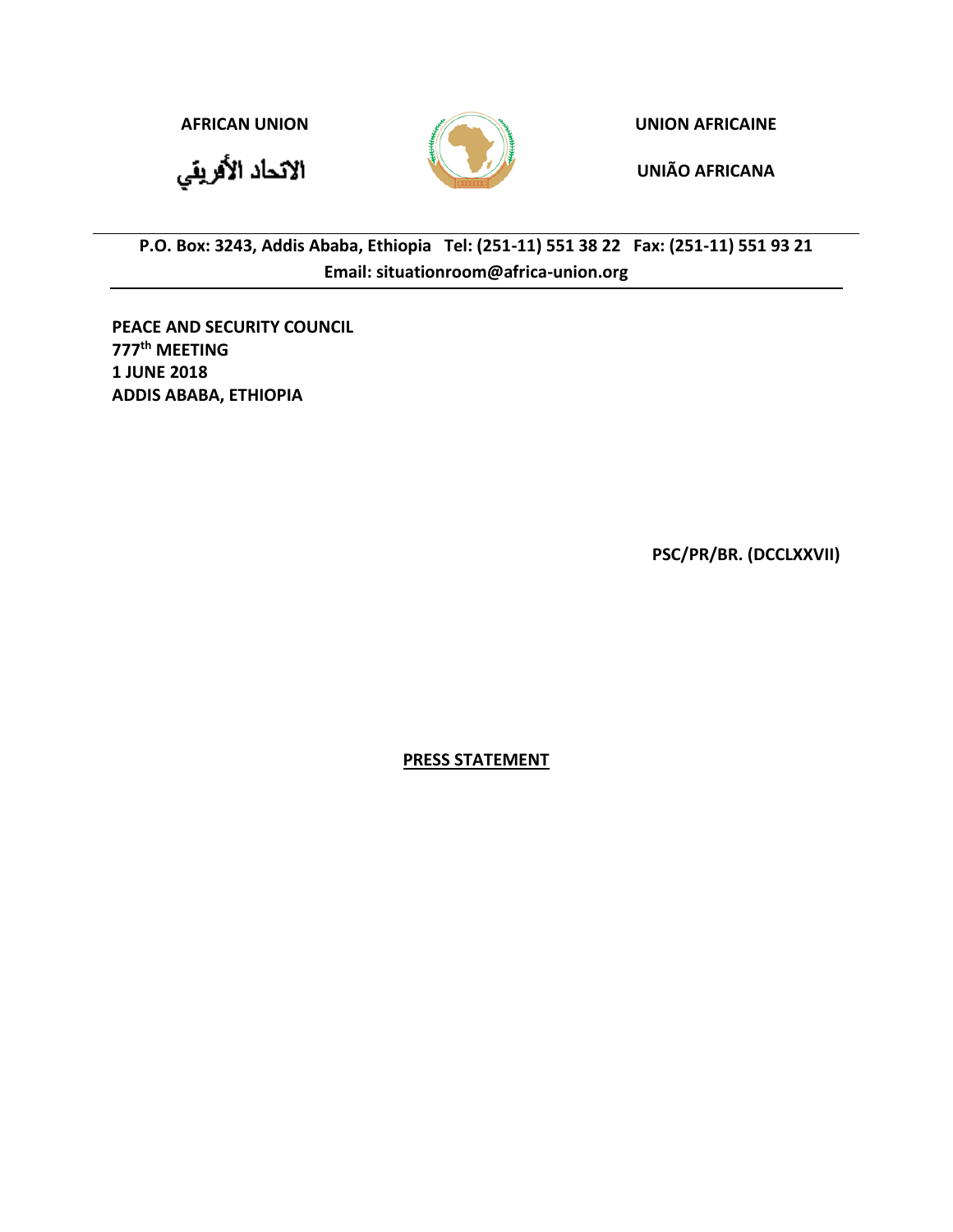## **PRESS STATEMENT**

The Peace and Security Council (PSC) of the African Union (AU), dedicated its 778<sup>th</sup> meeting, held on 1 June 2018, to an open session on the theme: "Delimitation and Demarcation of Boundaries in Africa: The Way Forward to Resolve Inter-State Conflicts in Africa" in commemoration of the African Border Day.

Council and participants took note of the opening remarks made by the Permanent Representative of the Republic of Sierra Leone, H.E. Ambassador Osman Keh-Kamara, in his capacity as PSC Chairperson for the month of June 2018, as well as the introductory remarks made by the AU Commissioner for Peace and Security, H.E. Ambassador Smail Chergui. Council and participants also took note of the briefing made by the Acting Head of the Conflict Prevention and Early Warning Division within the Department of Peace and Security of the AU Commission (AUC). They further took note of the statements made by AU Member States and representatives of Regional Economic Communities/Regional Mechanisms for Conflict Prevention, Management and Resolution (RECs/RMs), partners, international organizations and specialized institutions.

Council recalled Assembly decision, Assembly/AU/Dec. 145(VIII) adopted by the 8<sup>th</sup> Ordinary Session of the AU Assembly of Heads of State and Government held from 29 to 30 January 2007, in which the Assembly encouraged the Commission to pursue its efforts towards the structural prevention of conflicts, including through the speedy implementation of the AU Border Programme, as well as Assembly decision, Assembly/AU/Dec. 408 (XVIII), adopted by the 18<sup>th</sup> Ordinary Session of the AU Assembly of Heads of State and Government held from 29 -30 January 2012. Council also recalled the African Union Convention on Cross Border Co-operation (Niamey Convention) adopted by the 23rd Ordinary Session of the Assembly of Heads of State and Government held from 26 to 27 June 2014 in Malabo, in Equatorial Guinea.

Council further recalled Press Statement [PSC/PR/BR. (DCIII)], adopted at its 603rd meeting, Open Session, held on 7 June 2016, and all the relevant OAU/AU decisions on the peaceful settlement of border disputes, particularly, Resolution AHG/Res.16 (1) of the Heads of State and Government, adopted in July 1964, which stipulates the principle of respect for borders existing on achievement of national independence as also reaffirmed in the AU Constitutive Act and the Protocol Relating to the Establishment of the Peace and Security Council of the African Union.

Council and participants noted that undefined and ill-defined borders hinder regional integration, economic growth and constitute a potential source of inter-state conflicts in Africa, particularly if strategic natural resources are discovered in areas where the borders are not clearly defined. In this regard, Council and participants underscored the importance of physical demarcation of borders. They commended the AU Commission for the efforts being deployed,